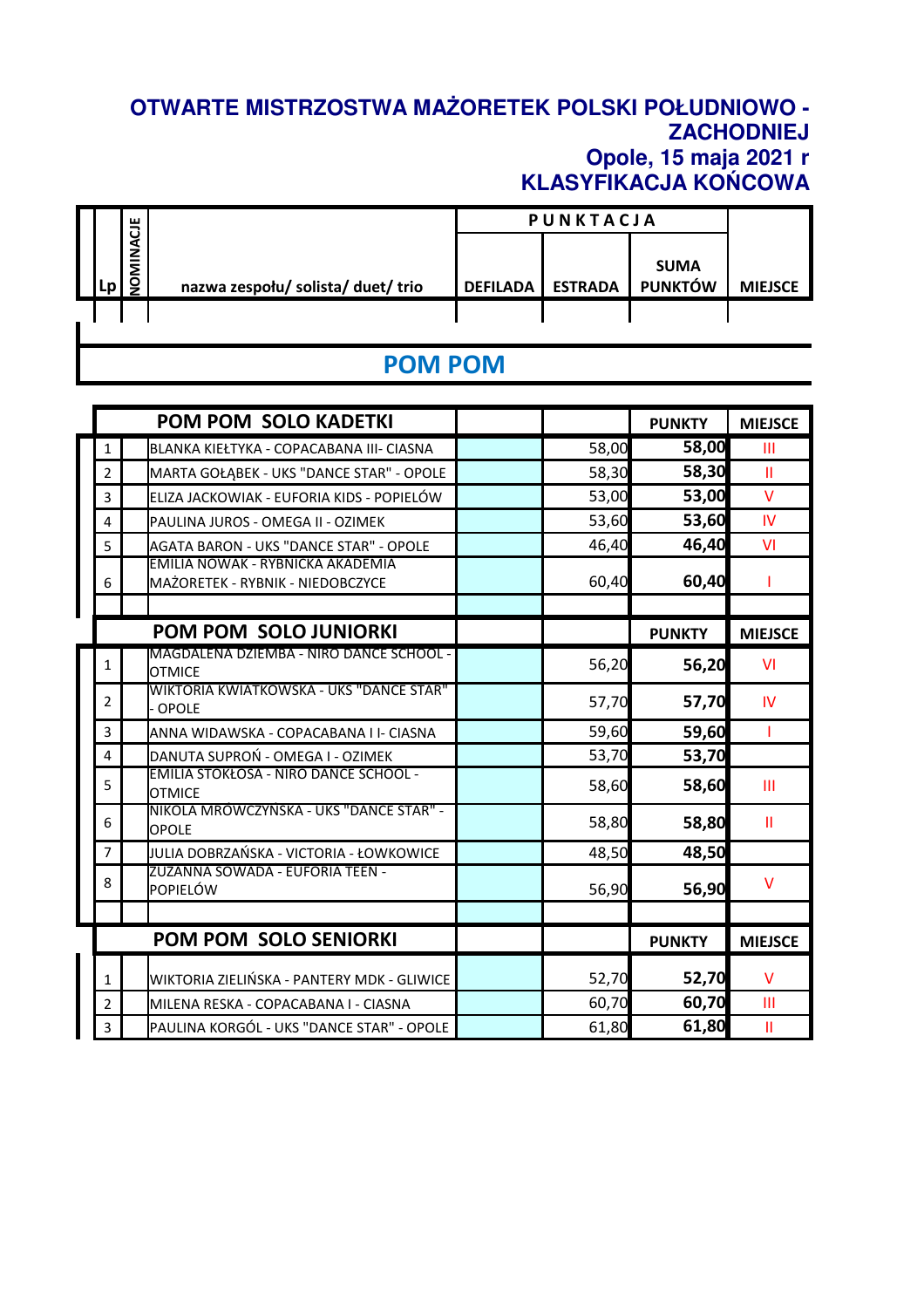|                                | WIKTORIA KUPNY - LICEUM                                                         |                |                |                |
|--------------------------------|---------------------------------------------------------------------------------|----------------|----------------|----------------|
|                                | OGÓLNOKSZTAŁCĄCE                                                                |                |                |                |
|                                | IM. W. BRONIEWSKIEGO - STRZELCE                                                 |                |                |                |
|                                | OPOLSKIEWIKTORIA KUPNY - LICEUM                                                 |                |                |                |
|                                | OGÓLNOKSZTAŁCĄCE<br>IM. W. BRONIEWSKIEGO - STRZELCE                             |                |                |                |
|                                | OPOLSKIEWIKTORIA KUPNY - LICEUM                                                 |                |                |                |
|                                | OGÓLNOKSZTAŁCĄCE                                                                |                |                |                |
|                                | IM. W. BRONIEWSKIEGO - STRZELCE                                                 |                |                |                |
|                                | OPOLSKIEWIKTORIA KUPNY - LICEUM                                                 |                |                |                |
|                                | OGÓLNOKSZTAŁCĄCE                                                                |                |                |                |
| 4                              | IM. W. BRONIEWSKIEGO - STRZELCE OPOLSKIE                                        | 55,80          | 55,80          | IV             |
| 5                              | DOMINIKA PACULA - DELEMENT - 0ZIMEK                                             | 64,20          | 64,20          | Т              |
|                                |                                                                                 |                |                |                |
|                                | POM POM DUO/TRIO KADETKI                                                        |                | <b>PUNKTY</b>  | <b>MIEJSCE</b> |
| $\mathbf{1}$                   | BLANKA KIEŁTYKA, AMELIA SZWEDA -                                                |                |                |                |
|                                | COPACABANA III - CIASNA                                                         | 56,80          | 56,80          | Ш              |
| $\overline{2}$                 | LENA PUSZKA, MARTA GOŁĄBEK - UKS "DANCE<br><b>STAR" - OPOLE</b>                 | 56,50          | 56,50          | Ш              |
|                                | MAJA DREWNIAK, EMILIA DREWNIAK - EUFORIA                                        |                |                |                |
| 3                              | KIDS - POPIELÓW                                                                 | 51,70          | 51,70          | IV             |
| 4                              | LIWIA KLIŚ, MILENA KLIŚ - EUFORIA KIDS -                                        |                |                |                |
|                                | POPIELÓW                                                                        | 51,10          | 51,10          | V              |
|                                | EMILIA NOWAK, MILENA GARGAŁA, ANTONINA<br>KUŚKA - RYBNICKA AKADEMIA MAŻORETEK - |                |                |                |
| 5                              | RYBNIK - NIEDOBCZYCE                                                            | 58,50          | 58,50          |                |
|                                |                                                                                 |                |                |                |
|                                | POM POM DUO/TRIO JUNIORKI                                                       |                | <b>PUNKTY</b>  | <b>MIEJSCE</b> |
|                                | SONIA DUDZIK, SANDRA KNOP, DAJANA KULA -                                        |                |                |                |
|                                |                                                                                 |                |                |                |
| $\mathbf{1}$                   | COPACABANA II - CIASNA                                                          | 60,20          | 60,20          |                |
|                                | EMILIA STOKŁOSA, ZOFIA JĘDRZEJEK, LILKA                                         |                |                |                |
| $\overline{2}$                 | KAMIŃSKA - NIRO DANCE SCHOOL - OTMICE                                           | 52,10          | 52,10          | Ш              |
| 3                              | WIKTORIA KWIATKOWSKA, NIKOLA                                                    |                |                | Ш              |
|                                | MRÓWCZYŃSKA - UKS "DANCE STAR" - OPOLE                                          | 56,70          | 56,70          |                |
| 4                              | MARCELINA KAŁUŻNA, JULIA MATUSZCZYK,<br>POLA ZOWADA - EFEKT - ŁUBNIANY          | 49,90          | 49,90          | IV             |
|                                |                                                                                 |                |                |                |
|                                |                                                                                 |                | <b>PUNKTY</b>  |                |
|                                | POM POM DUO/TRIO SENIORKI<br>EWELINA KUPCZYK, WIKTORIA KULIG - EUFORIA          |                |                | <b>MIEJSCE</b> |
| 1                              | POPIELÓW                                                                        | 58,70          | 58,70          | Ш              |
| $\overline{2}$                 | DOMINIKA PACULA, ANGELIKA PIOTROWICZ -                                          | 61,80          |                | т              |
|                                | <b>DELEMENT - OZIMEK</b>                                                        |                | 61,80          |                |
|                                |                                                                                 |                |                |                |
|                                | POM POM MINIFORMACJE KADETKI                                                    |                | <b>PUNKTY</b>  | <b>MIEJSCE</b> |
| $\mathbf{1}$                   | COPACABANA III - CIASNA 6                                                       | 58,30          | 58,30          | Ш              |
| $\overline{2}$                 | <b>UKS "DANCE STAR" - OPOLE 4</b>                                               | 47,80          | 47,80          | VI             |
| 3                              | OMEGA II - OZIMEK 7                                                             | 52,90          | 52,90          | V              |
| $\overline{4}$                 | EUFORIA KIDS - POPIELÓW 7                                                       | 57,30          | 57,30          | Ш              |
| 5                              | UKS "DANCE STAR" - OPOLE 7                                                      | 55,80          | 55,80          | IV             |
| 6                              | RYBNICKA AKADEMIA MAŻORETEK - RYBNIK -                                          |                |                | ı              |
|                                | NIEDOBCZYCE 7                                                                   | 59,00          | 59,00          |                |
|                                |                                                                                 |                |                |                |
|                                | POM POM MINIFORMACJE JUNIORKI                                                   |                | <b>PUNKTY</b>  | <b>MIEJSCE</b> |
| $\mathbf{1}$<br>$\overline{2}$ | COPACABANA II - CIASNA 7                                                        | 61,30<br>54,00 | 61,30<br>54,00 | IV.            |